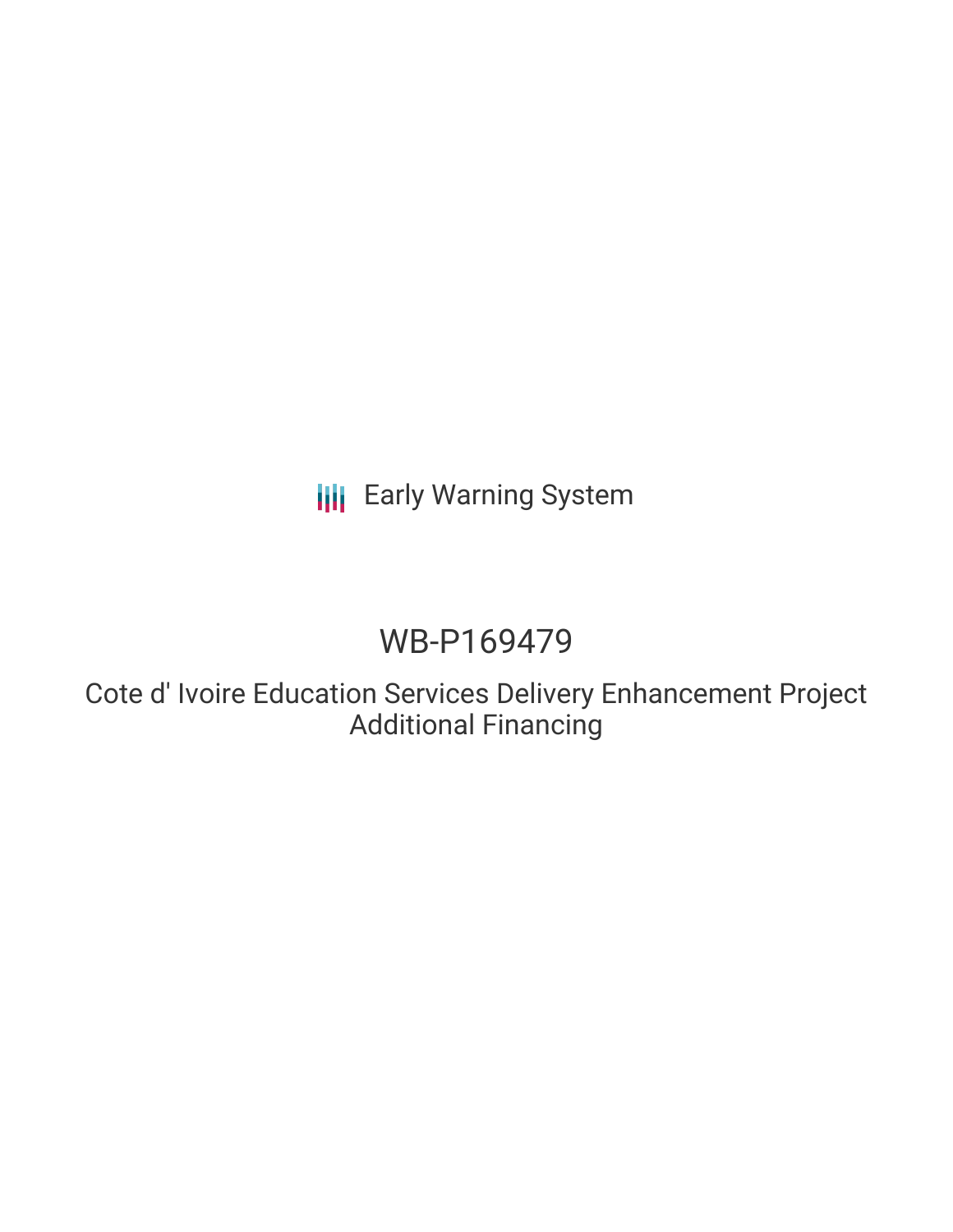



### Early Warning System Cote d' Ivoire Education Services Delivery Enhancement Project Additional Financing

#### **Quick Facts**

| <b>Countries</b>              | Ivory Coast                     |
|-------------------------------|---------------------------------|
| <b>Financial Institutions</b> | World Bank (WB)                 |
| <b>Status</b>                 | Proposed                        |
| <b>Bank Risk Rating</b>       | U                               |
| <b>Voting Date</b>            | 2020-03-31                      |
| <b>Borrower</b>               | Ministry of Economy and Finance |
| <b>Sectors</b>                | <b>Education and Health</b>     |
| <b>Project Cost (USD)</b>     | $$27.34$ million                |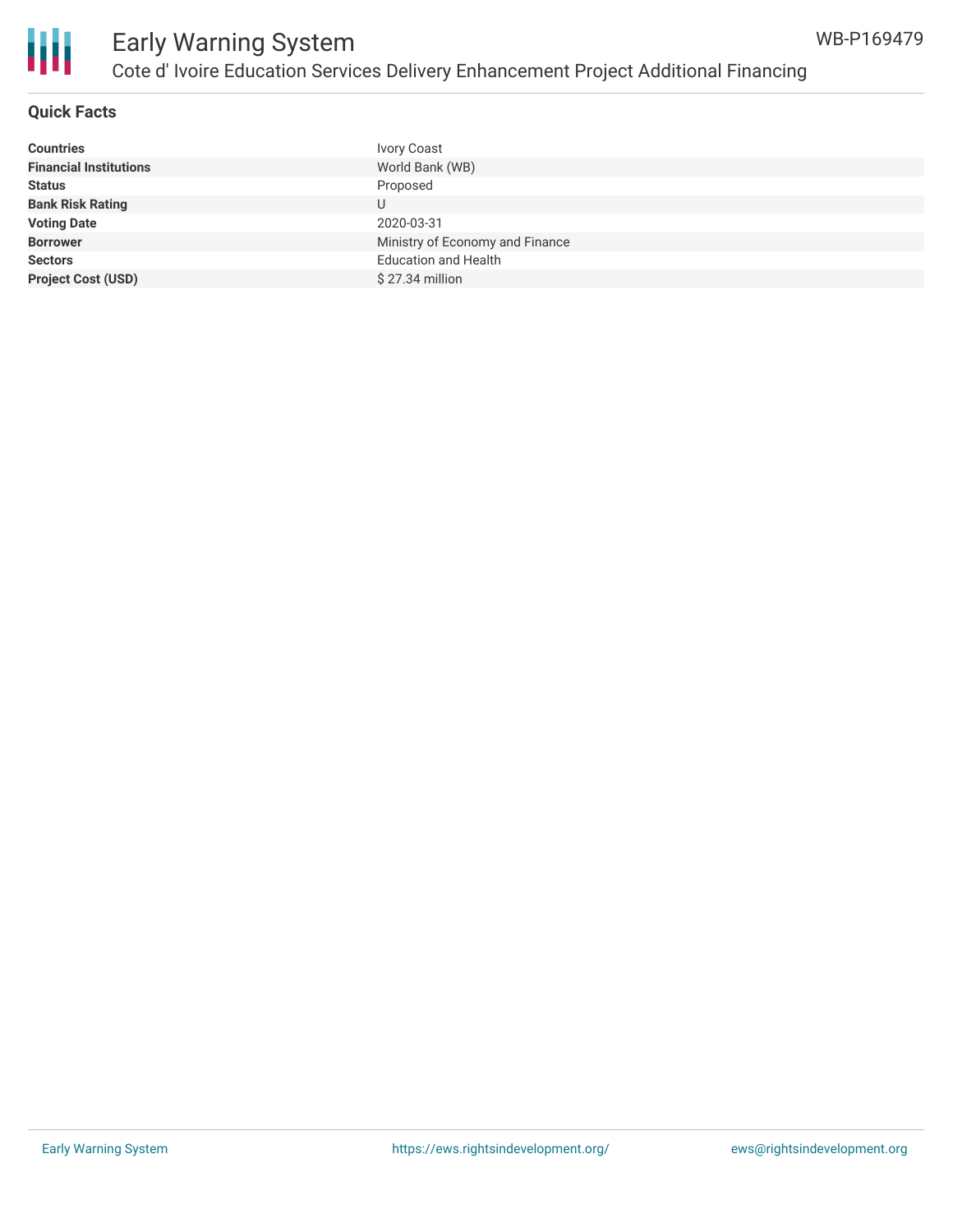

### Early Warning System Cote d' Ivoire Education Services Delivery Enhancement Project Additional Financing

### **Project Description**

The Project Development Objective is to increase access to pre-school and improve learning outcomes in beneficiary primary schools in participating regions.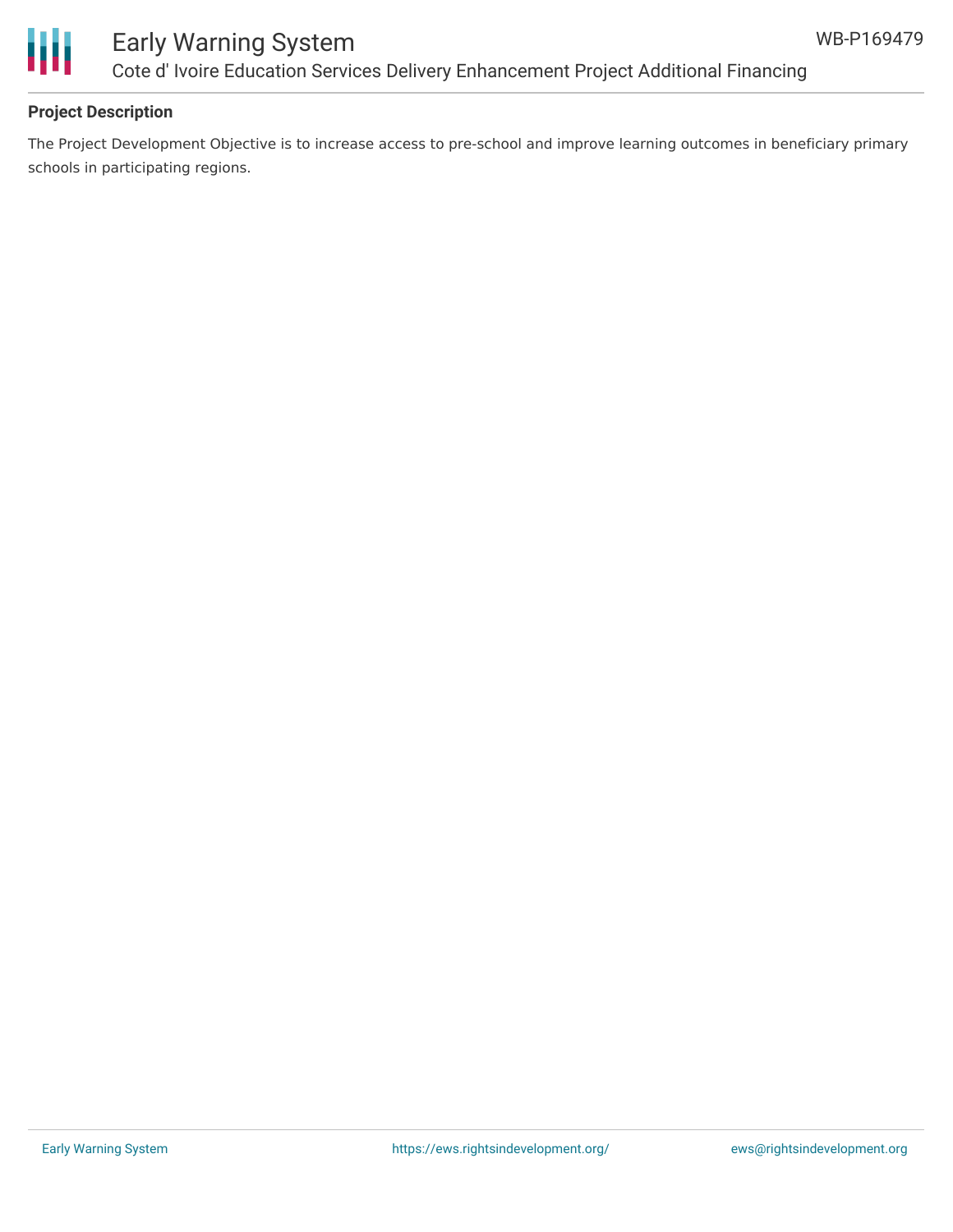

### Early Warning System Cote d' Ivoire Education Services Delivery Enhancement Project Additional Financing

### **Investment Description**

World Bank (WB)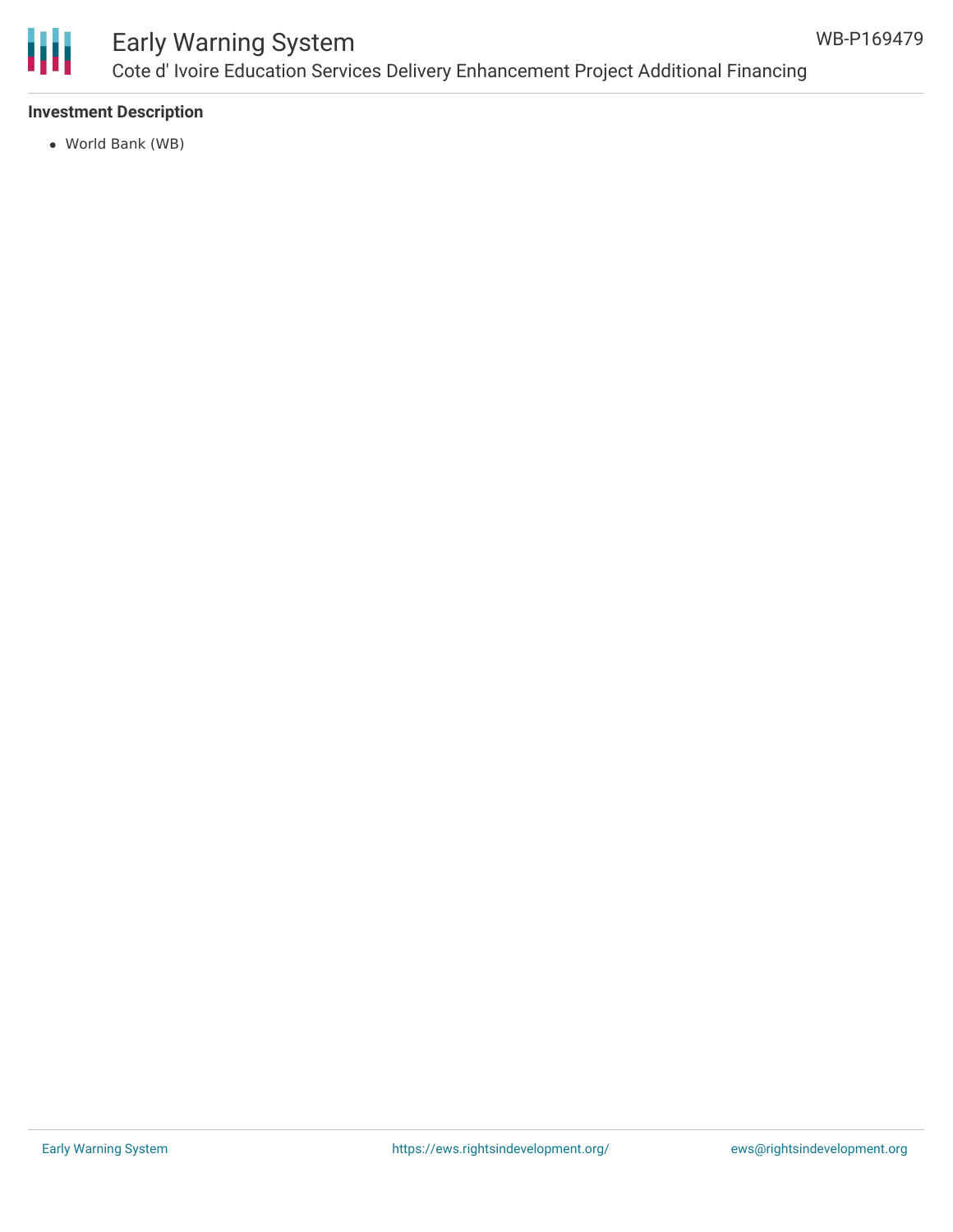

#### **Contact Information**

Ministry of National Education and Technical and Vocational Education and Training Assoumou Kabran Chief of staff kabran\_assoumou@yahoo.fr

ACCOUNTABILITY MECHANISM OF WORLD BANK

The World Bank Inspection Panel is the independent complaint mechanism and fact-finding body for people who believe they are likely to be, or have been, adversely affected by a World Bank-financed project. If you submit a complaint to the Inspection Panel, they may investigate to assess whether the World Bank is following its own policies and procedures for preventing harm to people or the environment. You can contact the Inspection Panel or submit a complaint by emailing ipanel@worldbank.org. You can learn more about the Inspection Panel and how to file a complaint at:

http://ewebapps.worldbank.org/apps/ip/Pages/Home.aspx.